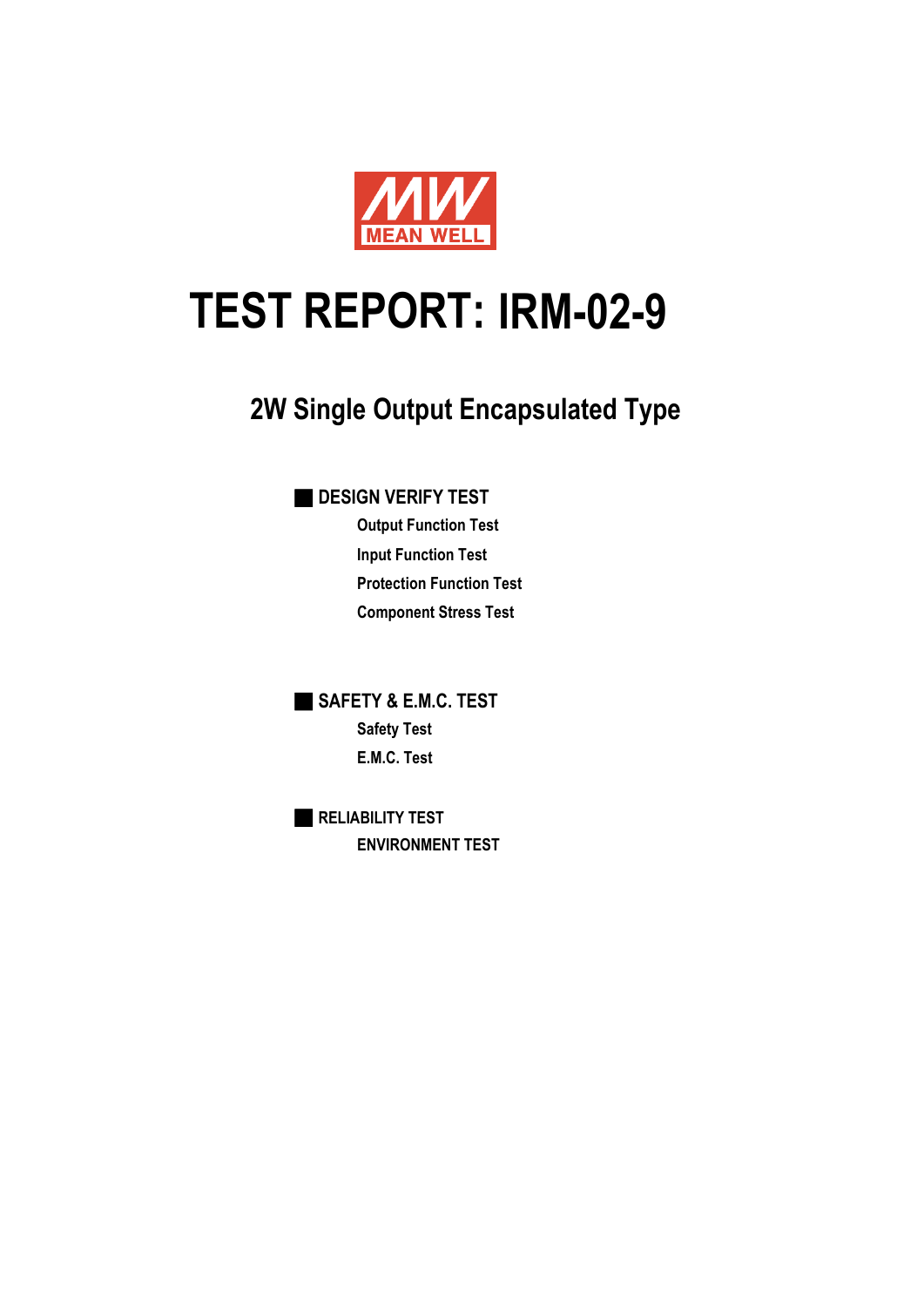

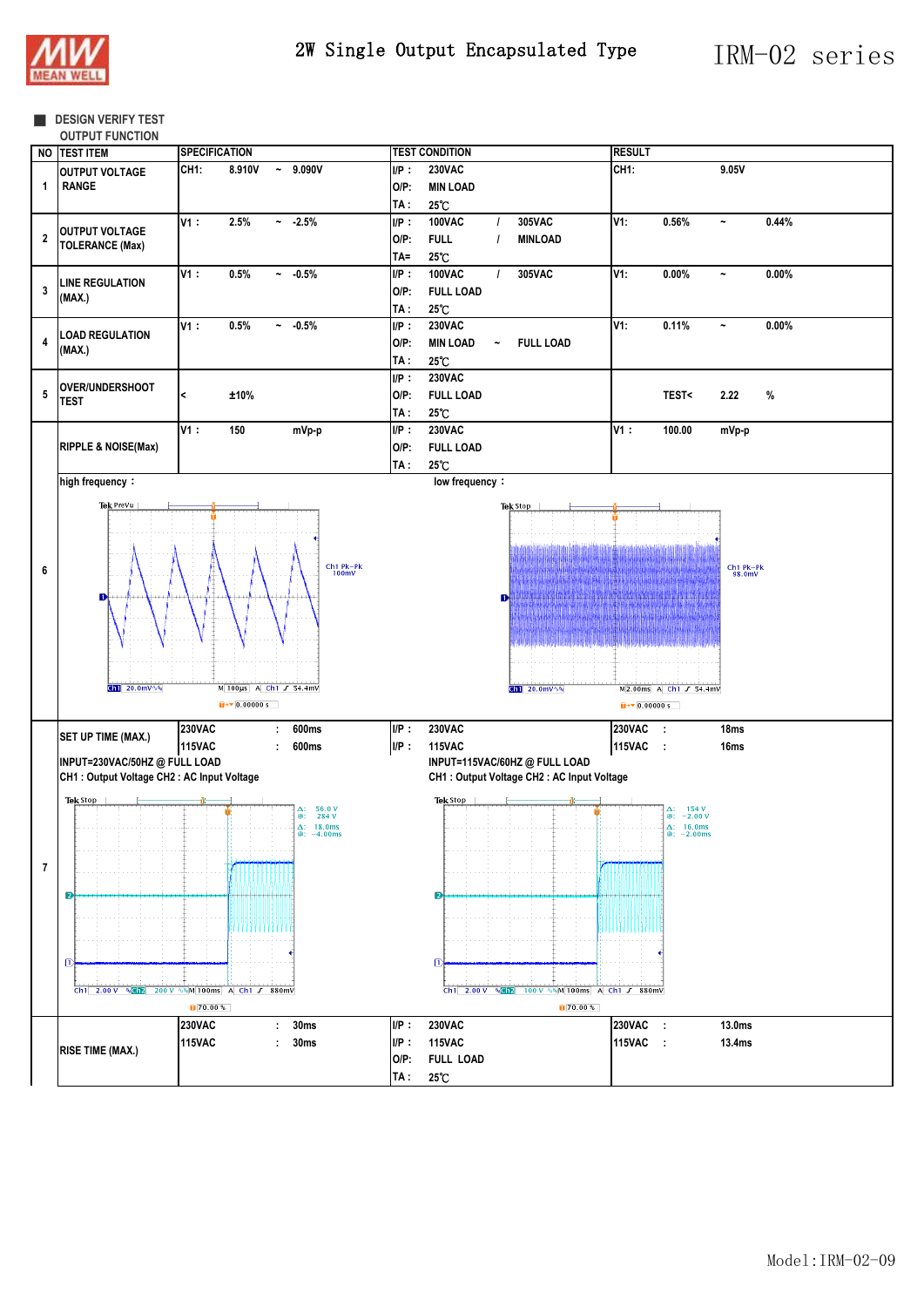

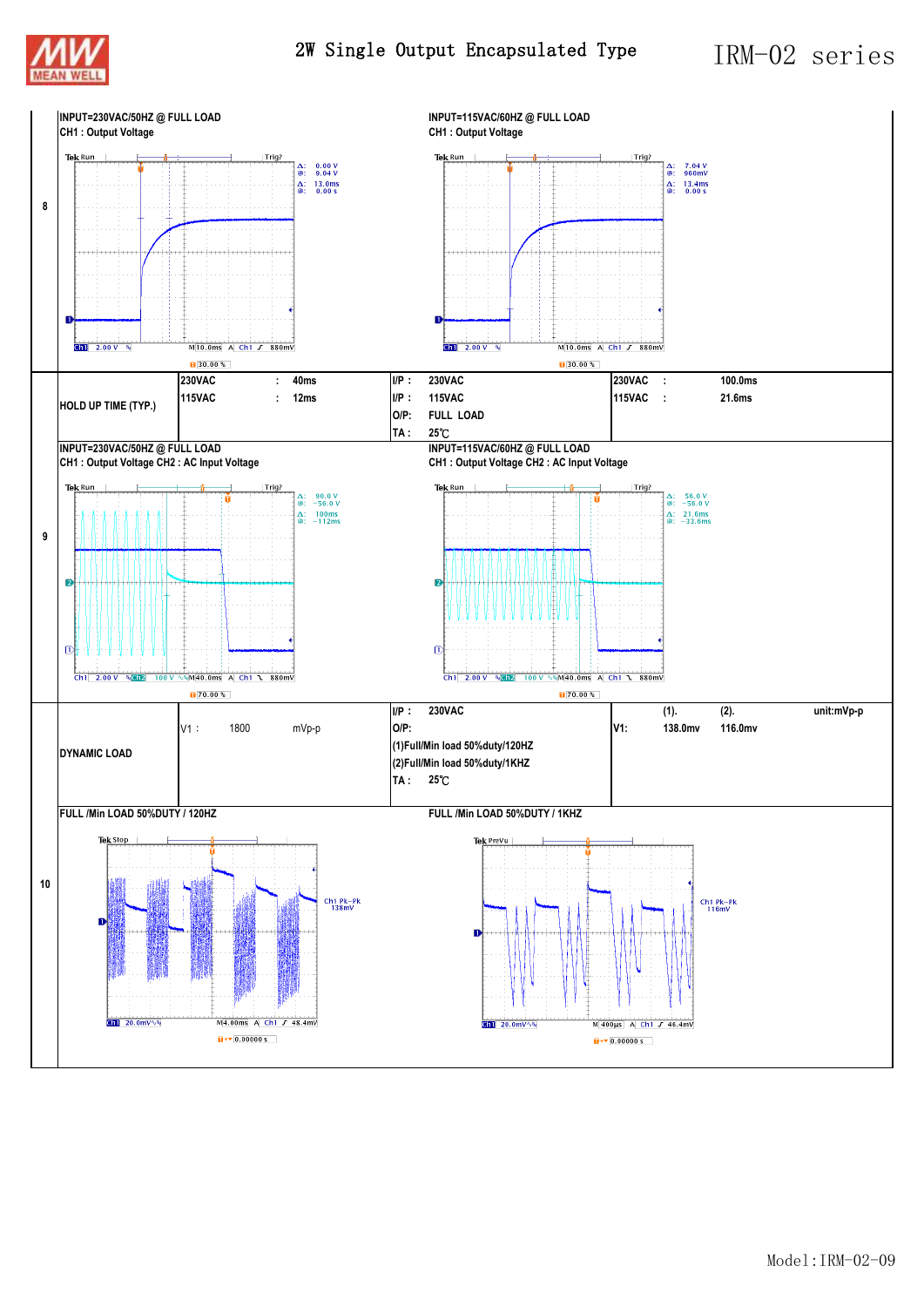

#### **INPUT FUNCTION TEST**

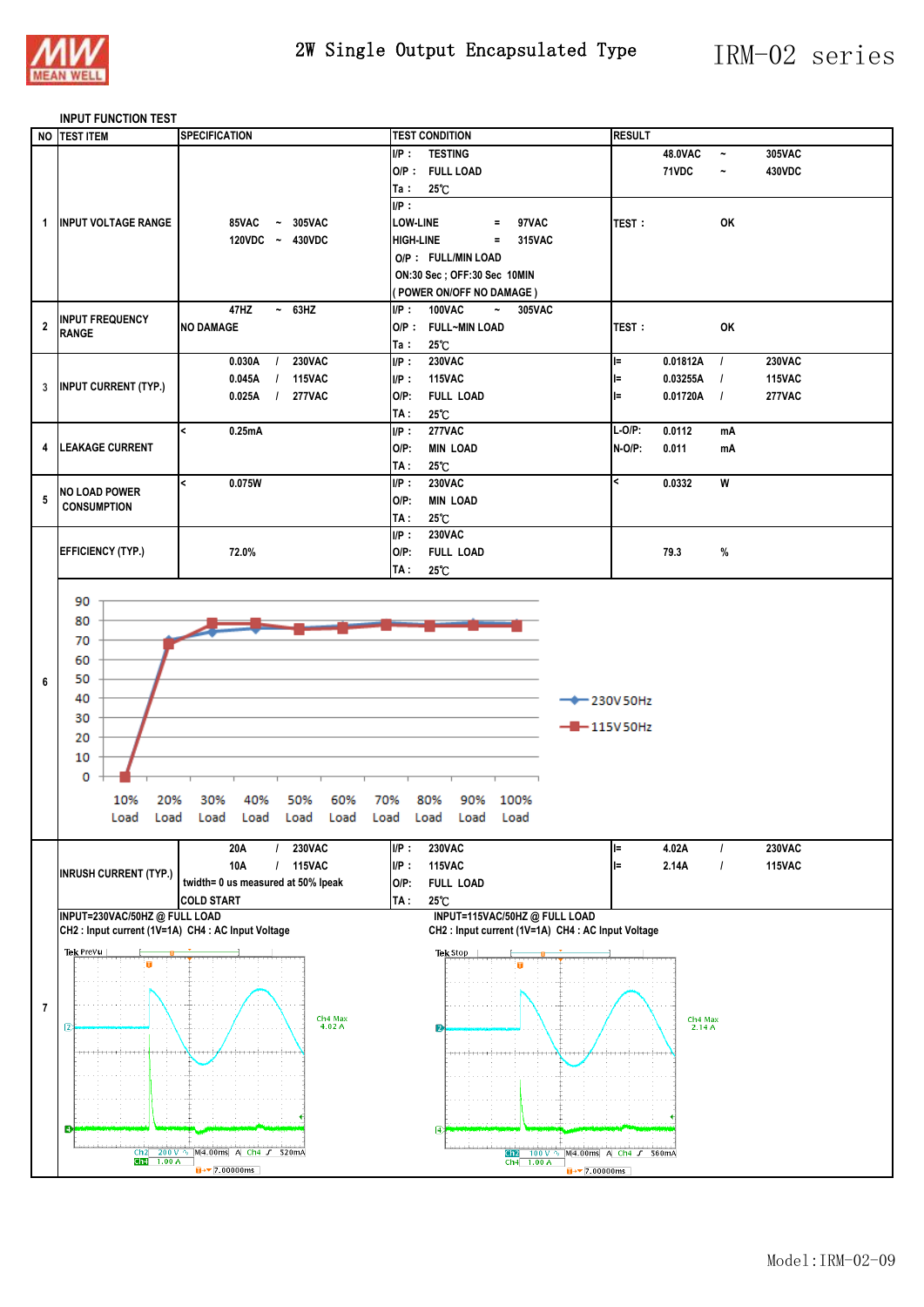

# 2W Single Output Encapsulated Type IRM-02 series

### **PROTECTION FUNCTION TEST**

|                | NO TEST ITEM                             | <b>SPECIFICATION</b>                             | <b>TEST CONDITION</b>       | <b>RESULT</b>                                 |
|----------------|------------------------------------------|--------------------------------------------------|-----------------------------|-----------------------------------------------|
|                |                                          |                                                  | $I/P$ :<br>305VAC           | 305VAC<br>375%                                |
|                |                                          | 110%<br>$\geq$                                   | $I/P$ :<br><b>230VAC</b>    | <b>230VAC</b><br>316%                         |
|                | <b>OVER LOAD</b><br><b>PROTECTION</b>    |                                                  | $I/P$ :<br>100VAC           | 237%<br>100VAC                                |
|                |                                          |                                                  | $O/P$ :<br><b>TESTING</b>   | <b>Hiccup Mode</b>                            |
|                |                                          |                                                  | TA :<br>$25^{\circ}$ C      |                                               |
|                |                                          |                                                  | $I/P$ :<br>305VAC           | 10.90V<br>305VAC                              |
|                |                                          | 10.30V<br><b>12.20V</b><br>$\tilde{\phantom{a}}$ | I/P:<br><b>230VAC</b>       | 10.90V<br><b>230VAC</b>                       |
| $\overline{2}$ | <b>OVER VOLTAGE</b><br><b>PROTECTION</b> |                                                  | $I/P$ :<br>85VAC            | 10.90V<br>85VAC                               |
|                |                                          |                                                  | O/P:<br><b>MIN LOAD</b>     | Shut off o/p voltage, clamping by zener diode |
|                |                                          |                                                  | TA :<br>$25^{\circ}$ C      |                                               |
|                |                                          |                                                  | $I/P$ :<br>305VAC           | <b>NO DAMAGE</b>                              |
| 3              | <b>ISHORT PROTECTION</b>                 |                                                  | $I/P$ :<br>85VAC            |                                               |
|                |                                          | <b>ISHORT EVERY OUTPUT</b>                       | $O/P$ :<br><b>FULL LOAD</b> | <b>Hiccup Mode</b>                            |
|                |                                          | <b>1 HOUR NO DAMAGE</b>                          | Ta:<br>$25^{\circ}$ C       |                                               |

#### **COMPONENT STRESS TEST**

|              | NO <b>ITEST ITEM</b>        | <b>SPECIFICATION</b> |        |                  |                |                            | <b>TEST CONDITION</b>                                                                                                  |                              | <b>RESULT</b>                                   |  |  |
|--------------|-----------------------------|----------------------|--------|------------------|----------------|----------------------------|------------------------------------------------------------------------------------------------------------------------|------------------------------|-------------------------------------------------|--|--|
| 1            | <b>PWM Power Transistor</b> | Q1                   | Rated: | 700V             | 0.4A           | $I/P$ :<br>VDS:<br>$O/P$ : | 315VAC<br>(1) Full Load Turn on<br>(2) Output Short<br>(3) Fulll load continue                                         | VIN:<br>(1).<br>(2).<br>(3). | 315VAC<br>VDS:<br>628.00V<br>668.00V<br>628.00V |  |  |
|              |                             |                      |        |                  |                | Ta :                       | $25^\circ$ C                                                                                                           |                              |                                                 |  |  |
| $\mathbf{2}$ | Input Capacitor             | IC6                  | Rated: | 5uf              | 450V           | UP:<br>$O/P$ :<br>Ta:      | 315VAC<br>(1) Full Load Turn on /Off<br>(2) Min load Turn on /Off<br>(3) Full Load / Min load Change<br>$25^{\circ}$ C | (1).<br>(2).<br>(3).         | 448.00V<br>448.00V<br>448.00V                   |  |  |
| 3            | <b>Control IC</b>           | lu1                  | Rated: | 9.00V<br>$-0.3V$ | (max)<br>(min) | IP:<br>$O/P$ :<br>Ta:      | 315VAC<br>(1)Full Load<br>(2)Output Short<br>$(3)$ O.L.P<br>(4) Low Line No Load Vo(min)<br>25°C                       | (1).<br>(2).<br>(3).<br>(4). | U1<br>6.60V<br>6.36V<br>6.36V<br>6.60V          |  |  |
| 5            | O/P Diode                   | D <sub>100</sub>     | Rated: | 60V              | 3.0A           | UP:<br>$O/P$ :<br>Ta:      | 315VAC<br>(1)Full Load Turn on<br>(2) Output Short<br>(3) Fulll load continue<br>25°C                                  | (1).<br>(2).<br>(3).         | 56.40V<br>47.20V<br>56.40V                      |  |  |
| 6            | <b>Clamp Diode</b>          | ID1                  | Rated: | 1000V            | 1.0A           | IP:<br>$O/P$ :<br>Ta:      | 315VAC<br>(1) Fulll load continue<br>$25^{\circ}$ C                                                                    | (1).                         | 596.00V                                         |  |  |

## ■**SAFETY & E.M.C. TEST**

| NO ITEST ITEM               | <b>SPECIFICATION</b>      |       | <b>ITEST CONDITION</b> |                    |      | <b>IRESUL</b>    |             |        |
|-----------------------------|---------------------------|-------|------------------------|--------------------|------|------------------|-------------|--------|
| <b>WITHSTAND VOLTAGE</b>    | 3.000KVAC<br>$I/P-O/P$ :  | /min  |                        | I/P-O/P: 3.300KVAC | /min |                  | $I/P-O/P$ : | 0.05mA |
|                             |                           | ۱Та.  |                        | $25^\circ$ C       |      | <b>NO DAMAGE</b> |             |        |
| <b>ISOLATION RESISTANCE</b> | $I/P-O/P$<br>500VDC>100MΩ |       | $I/P-O/P$ :            | <b>500VDC</b>      |      |                  | $I/P-O/P$ : | 9999MQ |
|                             |                           | lTa : |                        | 25 C/70%RH         |      | <b>NO DAMAGE</b> |             |        |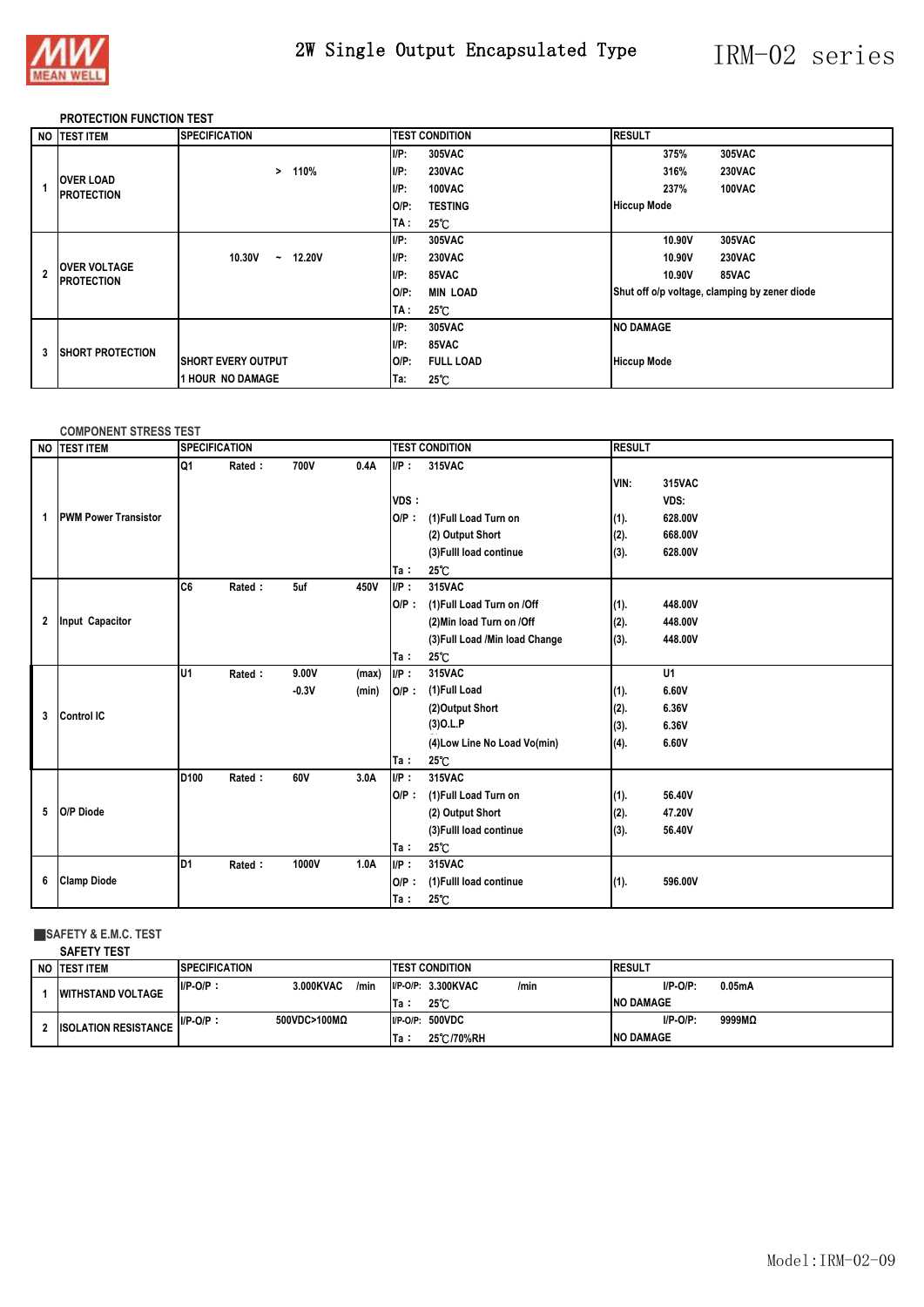

# 2W Single Output Encapsulated Type IRM-02 series

### **E.M.C. TEST**

|  | NO ITEST ITEM | <b>SPECIFICATION</b>             |         | <b>TEST CONDITION</b> |                      | <b>RESULT</b>                |
|--|---------------|----------------------------------|---------|-----------------------|----------------------|------------------------------|
|  |               | EN61000-3-2                      | IP:     | <b>230VAC</b>         | /50HZ                | <b>PASS</b>                  |
|  | 1 HARMONIC    | <b>CLASS A</b>                   | $O/P$ : | <b>FULL LOAD</b>      |                      |                              |
|  |               |                                  | Ta∶     | $25^{\circ}$ C        |                      |                              |
|  |               | EN55022                          | UP:     | <b>230VAC</b>         | /50HZ                | <b>PASS</b>                  |
|  | 2 CONDUCTION  | <b>CLASS B</b>                   | $O/P$ : | <b>FULL LOAD</b>      | 50% LOAD<br>$\prime$ | <b>Test by certified Lab</b> |
|  |               |                                  | Ta :    | $25^{\circ}$ C        |                      |                              |
|  |               | <b>EN55022</b>                   | IP:     | <b>230VAC</b>         | /50HZ                | <b>PASS</b>                  |
|  | 3 RADIATION   | <b>CLASS B</b>                   | $O/P$ : | <b>FULL LOAD</b>      |                      | Test by certified Lab        |
|  |               |                                  | Ta∶     | $25^{\circ}$ C        |                      |                              |
|  |               | EN61000-4-2                      | IP:     | <b>230VAC</b>         | /50HZ                | <b>CRITERIA A</b>            |
|  | 4 E.S.D       | INDUSTRY AIR: 8KV / Contact: 4KV | $O/P$ : | <b>FULL LOAD</b>      |                      |                              |
|  |               |                                  | Ta∶     | $25^{\circ}$ C        |                      |                              |
|  |               | EN61000-4-4                      | IP:     | <b>230VAC</b>         | /50HZ                | <b>CRITERIA A</b>            |
|  | $5$ E.F.T     | INDUSTRY INPUT: 2KV              | $O/P$ : | <b>FULL LOAD</b>      |                      |                              |
|  |               |                                  | Ta ∶    | $25^{\circ}$ C        |                      |                              |
|  |               | IEC61000-4-5                     | IP:     | <b>230VAC</b>         | /50HZ                | <b>CRITERIA A</b>            |
|  | 6 SURGE       | INDUSTRY L-N: 1KV                | $O/P$ : | <b>FULL LOAD</b>      |                      |                              |
|  |               |                                  | Ta∶     | $25^{\circ}$ C        |                      |                              |

### **EXPLIABILITY TEST**

|                | NO TEST ITEM                     | <b>SPECIFICATION</b>                                                    |                      |                    | <b>TEST CONDITION</b>                      | <b>RESULT</b>                             |
|----------------|----------------------------------|-------------------------------------------------------------------------|----------------------|--------------------|--------------------------------------------|-------------------------------------------|
|                |                                  | IRM-02-3.3<br><b>MODEL:</b>                                             |                      |                    |                                            |                                           |
|                |                                  | 1. ROOM AMBIENT BURN-IN:                                                | 1.0hrs               |                    |                                            |                                           |
|                |                                  | IP:<br><b>230VAC</b>                                                    |                      | O/P: 100% LOAD     | TA= 18.9°C                                 |                                           |
|                |                                  | 2. HIGH AMBIENT BURN-IN:                                                | 1.0hrs               |                    |                                            |                                           |
|                |                                  | IP:<br><b>230VAC</b>                                                    |                      | O/P: 100% LOAD     | TA= 73.0℃                                  |                                           |
|                |                                  |                                                                         |                      |                    | <b>NO.</b> Position ROOM AMBIENT<br>18.9°C | 73.0 C<br><b>HIGH AMBIENT Ta:</b>         |
|                |                                  |                                                                         |                      | 1 C101             | 40.1 C                                     | 92.1 C                                    |
| 1              | <b>TEMPERATURE RISE</b>          |                                                                         |                      | $2$ T <sub>1</sub> | 41.7 <sup>°</sup> C                        | 95.1 C                                    |
|                | <b>TEST</b>                      |                                                                         |                      | 3CC6               | 35.3 C                                     | 88.2°C                                    |
|                |                                  |                                                                         |                      | $4$ BD1            | 37.1 C                                     | 90.4 C                                    |
|                |                                  |                                                                         |                      | 5R2                | 34.4 C                                     | 87.6 °C                                   |
|                |                                  |                                                                         |                      | 6 L1               | 35.9 C                                     | 88.9 C                                    |
|                |                                  |                                                                         |                      | $7$ U <sub>1</sub> | 40.1 C                                     | 94.0 °C                                   |
|                |                                  |                                                                         |                      | 8 D <sub>100</sub> | 46.3 C                                     | 100.1°C                                   |
|                |                                  |                                                                         |                      | $9$ D1             | 39.6 °C                                    | 93.3 C                                    |
|                |                                  |                                                                         |                      | 10 CASE            | 36.9 °C                                    | 89.7°C                                    |
|                | <b>OVER LOAD BURN-IN</b><br>TEST | <b>NO DAMAGE</b>                                                        |                      | UP:                | <b>230VAC</b>                              | <b>TEST: OK</b>                           |
| $\overline{2}$ |                                  | 1 HOUR (MIN)                                                            |                      | $O/P$ :            | 275.00%<br><b>LOAD</b>                     |                                           |
|                |                                  |                                                                         |                      | Ta :               | $25^{\circ}$                               |                                           |
|                | LOW TEMPERATURE                  | <b>NO DAMAGE</b>                                                        |                      | UP:                | 305VAC<br><b>100VAC</b>                    | <b>TEST : OK</b>                          |
| 3              | TURN ON TEST                     | 1 HOUR (MIN)                                                            |                      |                    | O/P: FULL LOAD                             |                                           |
|                |                                  |                                                                         |                      | Ta :               | $-30.0^{\circ}$ C                          |                                           |
|                | <b>HIGH HUMIDITY</b>             | <b>AFTER 12 HOURS</b>                                                   |                      | IP:                | 315VAC                                     | <b>TEST : OK</b>                          |
| 4              | <b>HIGH TEMPERATURE</b>          | IN CHAMBER ON                                                           |                      |                    | O/P: FULL LOAD                             |                                           |
|                | <b>HIGH VOLTAGE TEST</b>         | <b>CONTROL</b><br>75℃                                                   |                      | Ta:                | 75°C                                       |                                           |
|                |                                  | <b>NO DAMAGE</b>                                                        |                      | HUMIDITY=          | 95.0% RH                                   |                                           |
| 5              | <b>TEMPERATURE</b>               | $/(0^{\circ}C - 75^{\circ}C)$<br>±0.03%                                 |                      | UP:                | <b>230VAC</b>                              | $/(0^{\circ}C - 75^{\circ}C)$<br>±0.0000% |
|                | <b>COEFFICIENT</b>               |                                                                         |                      | $O/P$ :            | <b>FULL LOAD</b>                           |                                           |
|                |                                  | 1. Thermal shock Temperature:                                           | $-40^\circ$ C $\sim$ |                    | +100 °C                                    | test : ok                                 |
| 6              | <b>STORAGE</b>                   | 2. Temperature change rate : 25℃ / MIN                                  |                      |                    |                                            |                                           |
|                | <b>TEMPERATURE TEST</b>          | 3. Dwell time low and high temperature : 30 MIN/EACH                    |                      |                    |                                            |                                           |
|                |                                  | 4. Total test cycle: 5 CYCLE                                            |                      |                    |                                            |                                           |
|                |                                  | 5. Input/Output condition: STATIC                                       |                      |                    |                                            |                                           |
|                |                                  | 1. Thermal shock Temperature:<br>2. Temperature change rate : 25℃ / MIN | $-35^{\circ}$ C ~    |                    | +80°C                                      | <b>TEST: OK</b>                           |
|                |                                  |                                                                         |                      |                    |                                            |                                           |
| 7              | <b>THERMAL SHOCK TEST</b>        | 3. Dwell time low and high temperature : 30 MIN/EACH                    |                      |                    |                                            |                                           |
|                |                                  | 4. Total test cycle: 10 CYCLE                                           |                      |                    |                                            |                                           |
|                |                                  | 5. Input/Output condition:                                              |                      |                    |                                            |                                           |
|                |                                  | 230VAC Full Load AC ON/OFF test turn on 58sec ; turn off 2sec           |                      |                    |                                            |                                           |